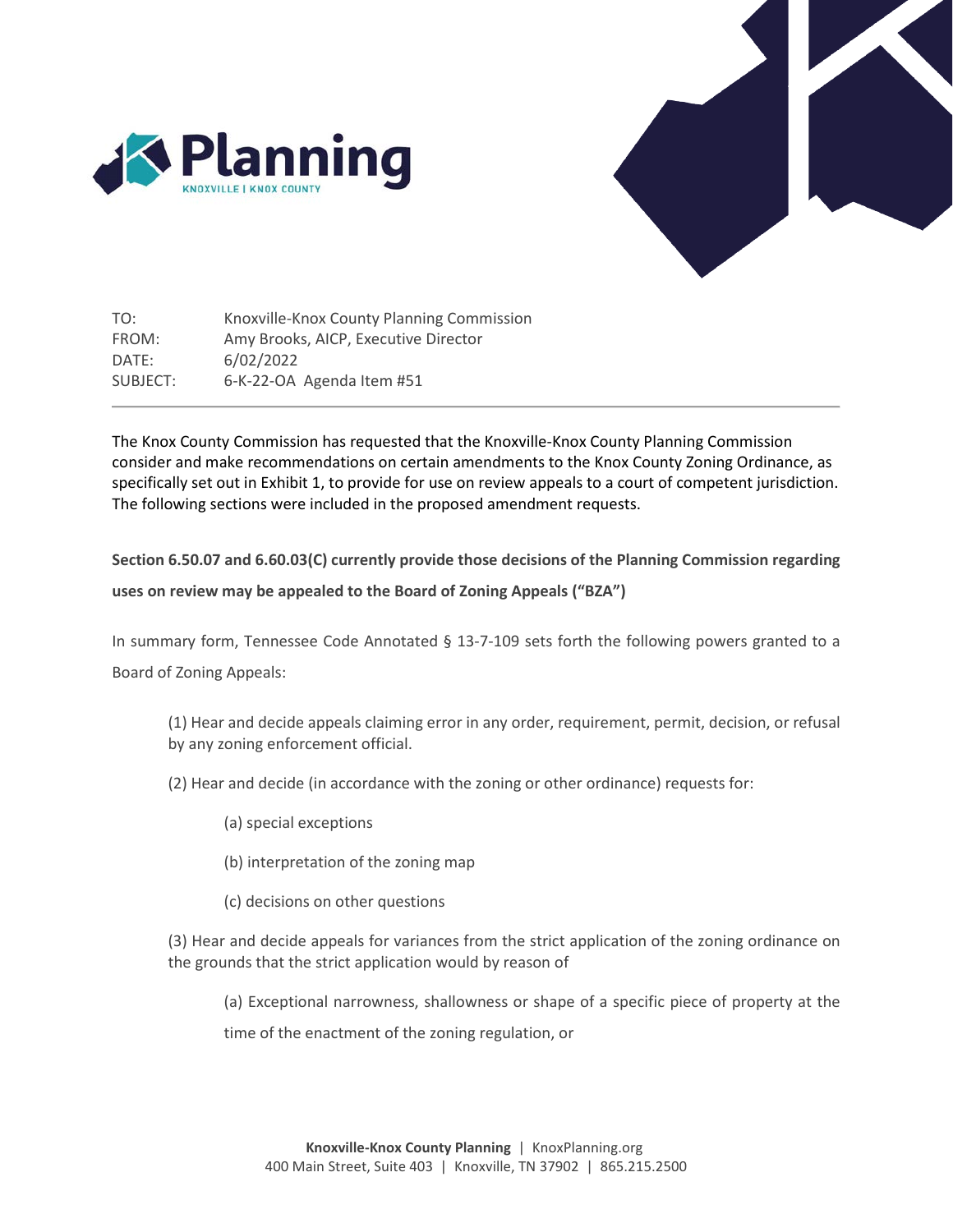(b) other extraordinary and exceptional situation or condition of such piece of property, the strict application of the zoning regulation would result in

(1) Peculiar and exceptional practical difficulties, or

(2) Exceptional or undue hardship, upon the owner of the property.

(4) Such relief must be given without substantial detriment to the public good and without substantially impairing the intent and purpose of the zoning plan and zoning ordinance.

A copy of the full text of the statute is attached hereto.

A commonly accepted principle is that the chief legislative body cannot give the Board of Zoning Appeals more power than it is given under the enabling statute governing the BZA.

The Knox County Law Director's office has analyzed the application of the relevant legal authorities to the current operations of the BZA in a memorandum dated May 20, 2022. The Law Director's position, as stated in the memorandum, is that the terms "use on review" and "development plan" have been conflated for the purposes of review of applications over the years. Accordingly, per the memorandum, this conflation of the two terms has created a scenario in which BZA has been hearing appeals regarding both uses on review *and* development plans, though the authorizing provision in the Knox County Zoning Code at  $\S 6.60.03$  only contemplates uses on review.

Accordingly, this interpretation of the relevant provisions will likely require changes to the application process for matters considered by Planning. Any changes necessary to align administrative practices with the code, such as how the application process should be revised, will occur over the next couple of months in consultation with the County's Zoning Administrator and legal counsel.

**The proposed ordinance change also includes amendments to SECTION 1. Appendix A, entitled "Zoning," Article 6, Section 6.40 –repealing in their entirety Subsections 6.40.01, 6.40.02 and 6.40.03.** 



**Knoxville-Knox County Planning** | KnoxPlanning.org 400 Main Street, Suite 403 | Knoxville, TN 37902 | 865.215.2500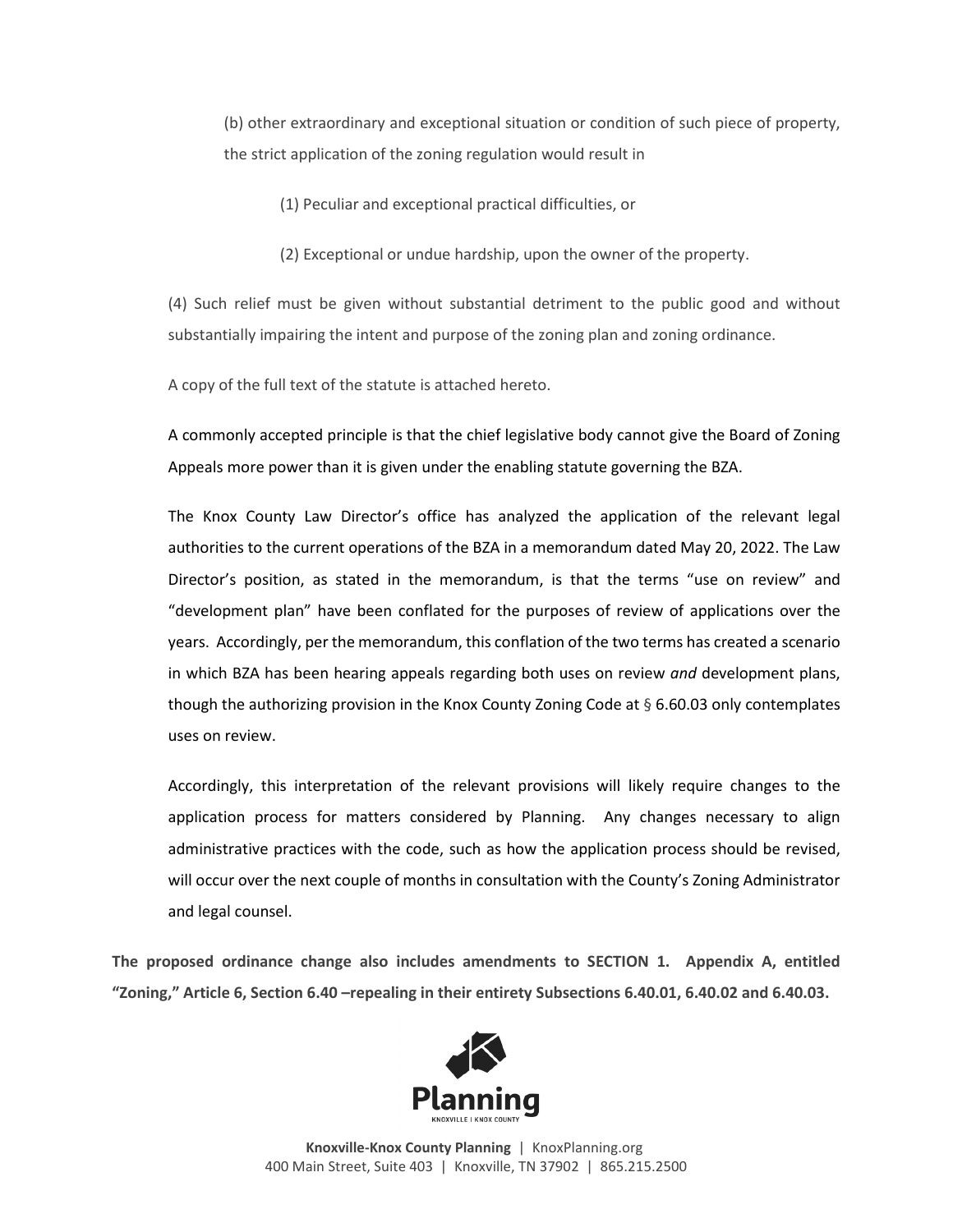This proposed deletion would remove the County Commission's authority to review on appeal decisions made by Knox Planning.

Per the Knox County Law Director's memorandum (Exhibit 2, page 4), if the County Commission wishes to foreclose the possibility that it would be called upon to hear appeals of uses on review and/or development plans, the language of §6.40.01-.03 should be deleted as contemplated in the proposed ordinance.

- Exhibit 1: County Commission Resolution
- Exhibit 2: Knox County Law Director's Memorandum dated May 20, 2022
- Exhibit 3: Tennessee Code Annotated § 13-7-109



**Knoxville-Knox County Planning** | KnoxPlanning.org 400 Main Street, Suite 403 | Knoxville, TN 37902 | 865.215.2500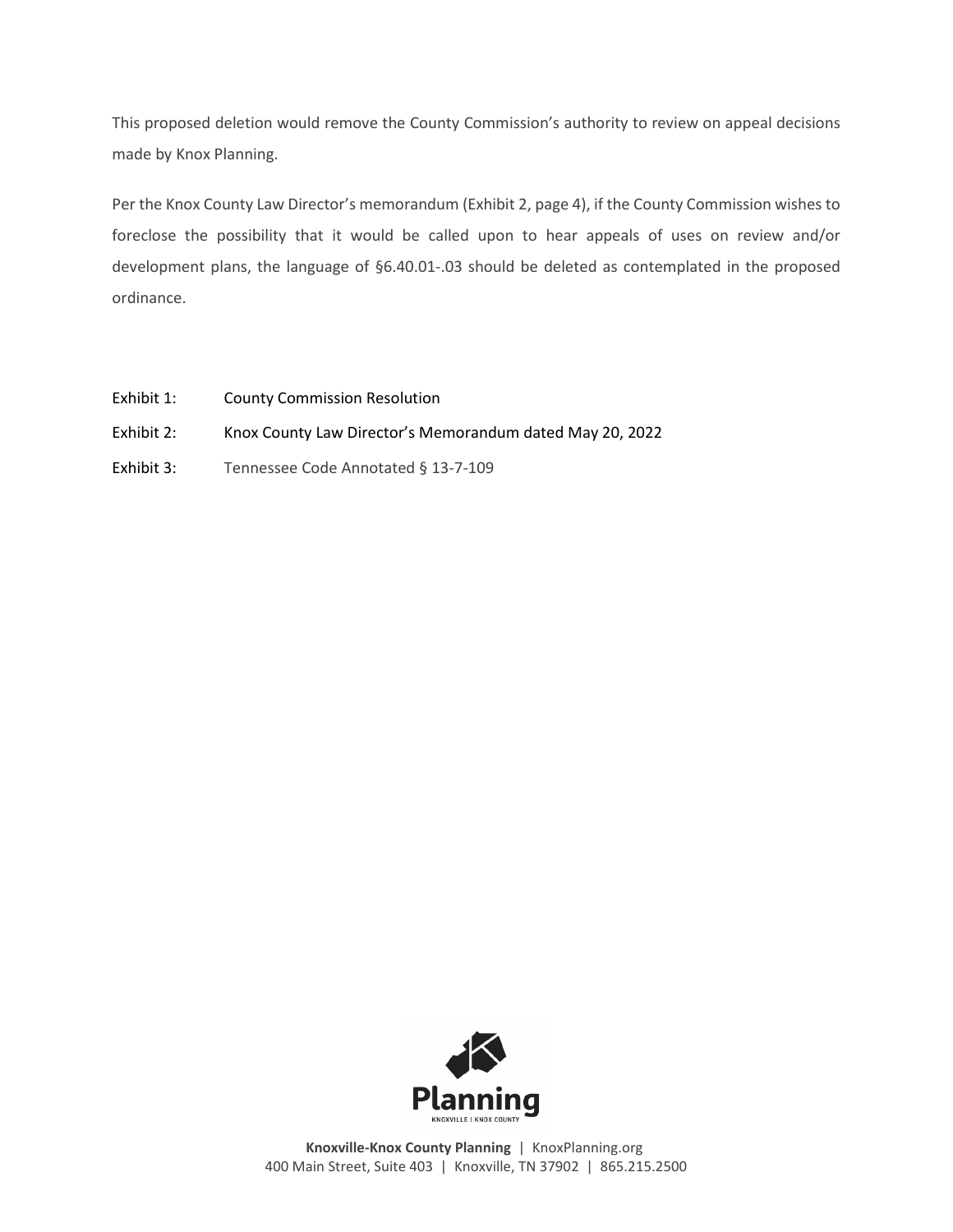#### **RESOLUTION**

**A RESOLUTION OF THE COMMISSION OF KNOX COUNTY, TENNESSEE, REQUESTING THE KNOXVILLE-KNOX COUNTY PLANNING COMMISSION TO RECOMMEND AMENDMENTS TO THE KNOX COUNTY ZONING ORDINANCE TO PROVIDE FOR USE ON REVIEW APPEALS TO A COURT OF COMPETENT JURISDICTION.**

| <b>RESOLUTION:</b>                                    | $R-22-5-903$                                                       |
|-------------------------------------------------------|--------------------------------------------------------------------|
|                                                       | <b>REQUESTED BY: COUNTY MAYOR AND</b><br><b>COMMISSIONER SMITH</b> |
| <b>PREPARED BY:</b>                                   | <b>KNOX COUNTY LAW</b><br><b>DIRECTOR'S OFFICE</b>                 |
| <b>APPROVED AS TO FORM</b><br><b>AND CORRECTNESS:</b> | <b>DIRECTOR OF LAW</b>                                             |
| APPROVED: 2000                                        | <b>DATE</b>                                                        |
| VETOED:                                               | <b>DATE</b>                                                        |
| <b>VETO</b><br>OVERRIDE:                              | <b>DATE</b>                                                        |
| <b>MINUTE</b><br><b>BOOK</b>                          | <b>PAGE</b>                                                        |

**WHEREAS, the zoning ordinances for Knox County are codified at Appendix A of the Knox County Code (the "Zoning Ordinance"); and** 

**WHEREAS, Article 4, Section 4.10, Section 2 of the Zoning Ordinance provides for Standards for Uses on Review; and**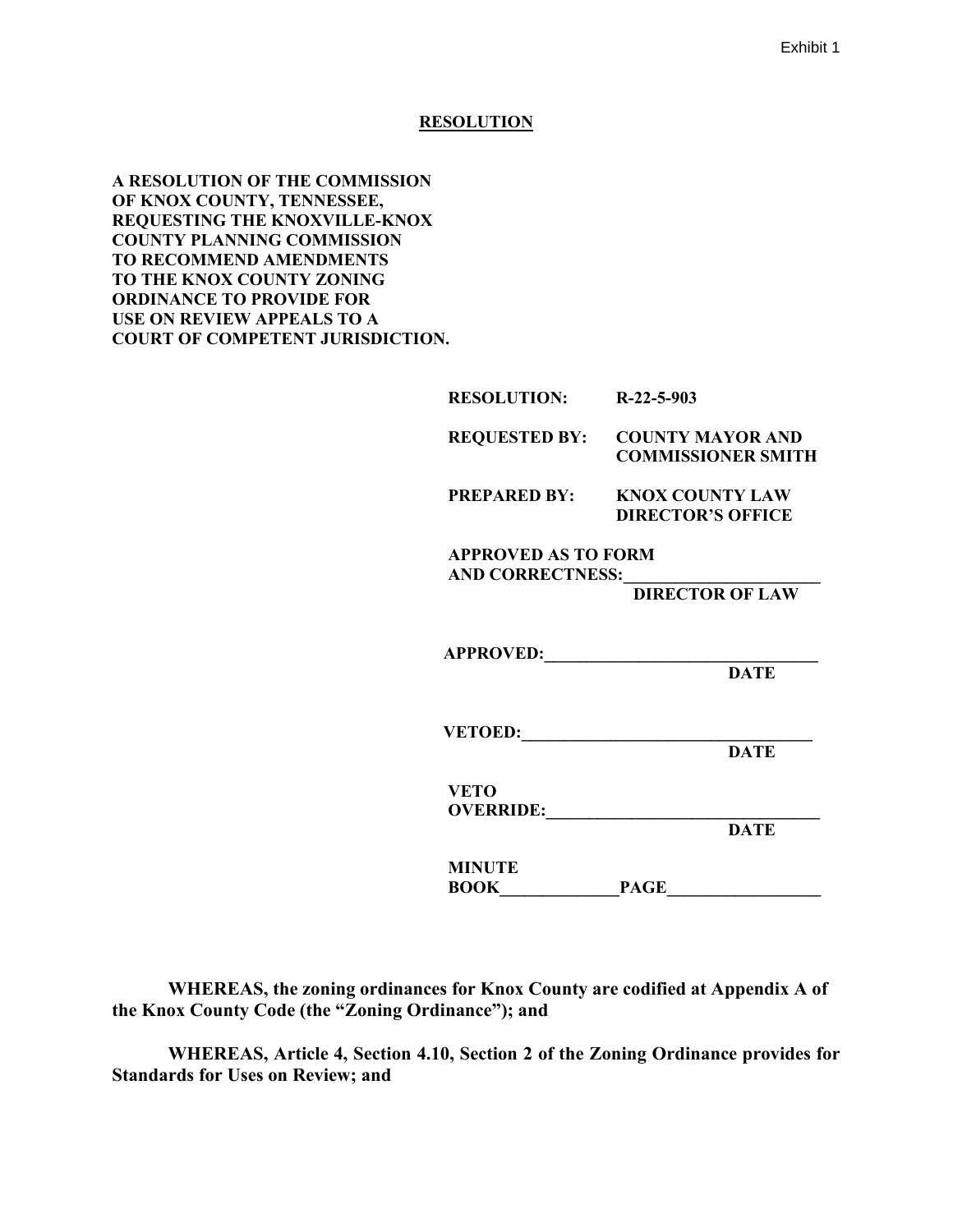**WHEREAS, Section 6.50 of the Zoning Ordinance provides procedures for authorizing uses on review; and**

**WHEREAS, under these provisions uses on review are reviewed and approved by the Knoxville-Knox County Planning Commission; and** 

**WHEREAS, Section 6.50.07 and 6.60.03(C) currently provide that decisions of the Planning Commission regarding uses on review may be appealed to the Board of Zoning Appeals (the "BZA"); and** 

**WHEREAS, Section 6.40.01 through 6.40.03 additionally grant authority to the County Commission to engage in appellate review of Planning Commission decisions; and** 

**WHEREAS, the Planning Commission has full time staff and expertise in applying the rules and regulations regarding uses on review not shared by the BZA or County Commission; and** 

**WHEREAS, it is in the public interest that any appeal of these actions by the Planning Commission be to a Court of competent jurisdiction rather than to another county governmental entity; and** 

**WHEREAS, the Knox County Commission desires to request the Knoxville-Knox County Planning Commission to recommend amendments to the Zoning Ordinance for this purpose.** 

 **NOW THEREFORE BE IT RESOLVED BY THE COMMISSION OF KNOX COUNTY AS FOLLOWS:**

**The Knox County Commission hereby requests that the Knoxville-Knox County Planning Commission consider and make recommendations on certain amendments to the Knox County Zoning Ordinance, as specifically set out in Exhibit A, to provide for use on review appeals to a court of competent jurisdiction.** 

**BE IT FURTHER RESOLVED, that the County Clerk is hereby requested to forward a copy of this Resolution to the Executive Director of Knoxville-Knox County Planning to make her aware of the Commission's request with respect to this matter.** 

**BE IT FURTHER RESOLVED, that if any other notifications are to be made to effectuate this Resolution, then the County Clerk is hereby requested to forward a copy of this Resolution to the proper authority.**

**BE IT FURTHER RESOLVED, that this Resolution is to take effect from and after its passage, as provided by the Charter of Knox County, Tennessee, the public welfare requiring it.**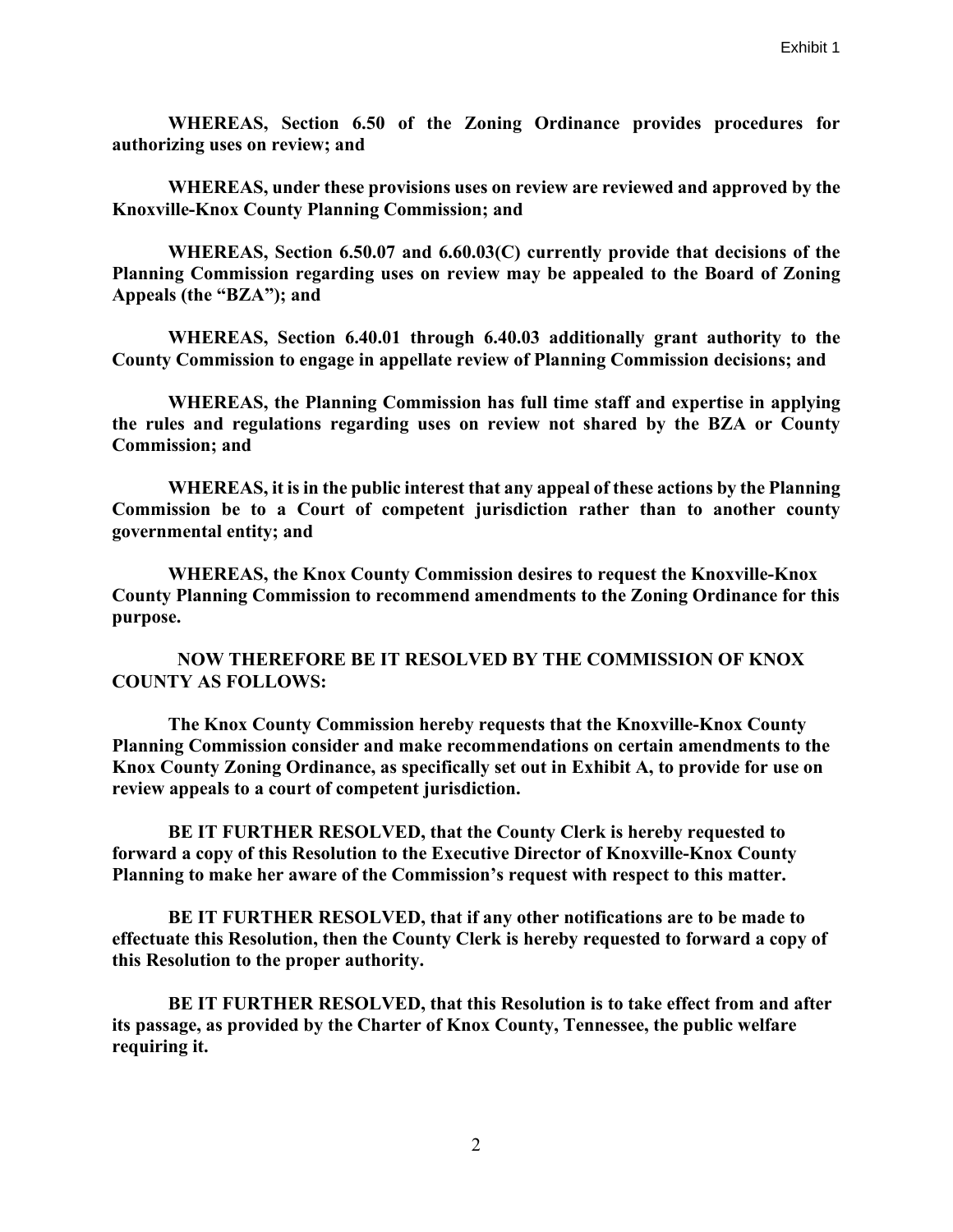| <b>Presiding Officer of the Commission</b> | Date        |
|--------------------------------------------|-------------|
| <b>County Clerk</b>                        | Date        |
| Approved:<br><b>County Mayor</b>           | <b>Date</b> |
| Vetoed:<br><b>County Mayor</b>             | Date        |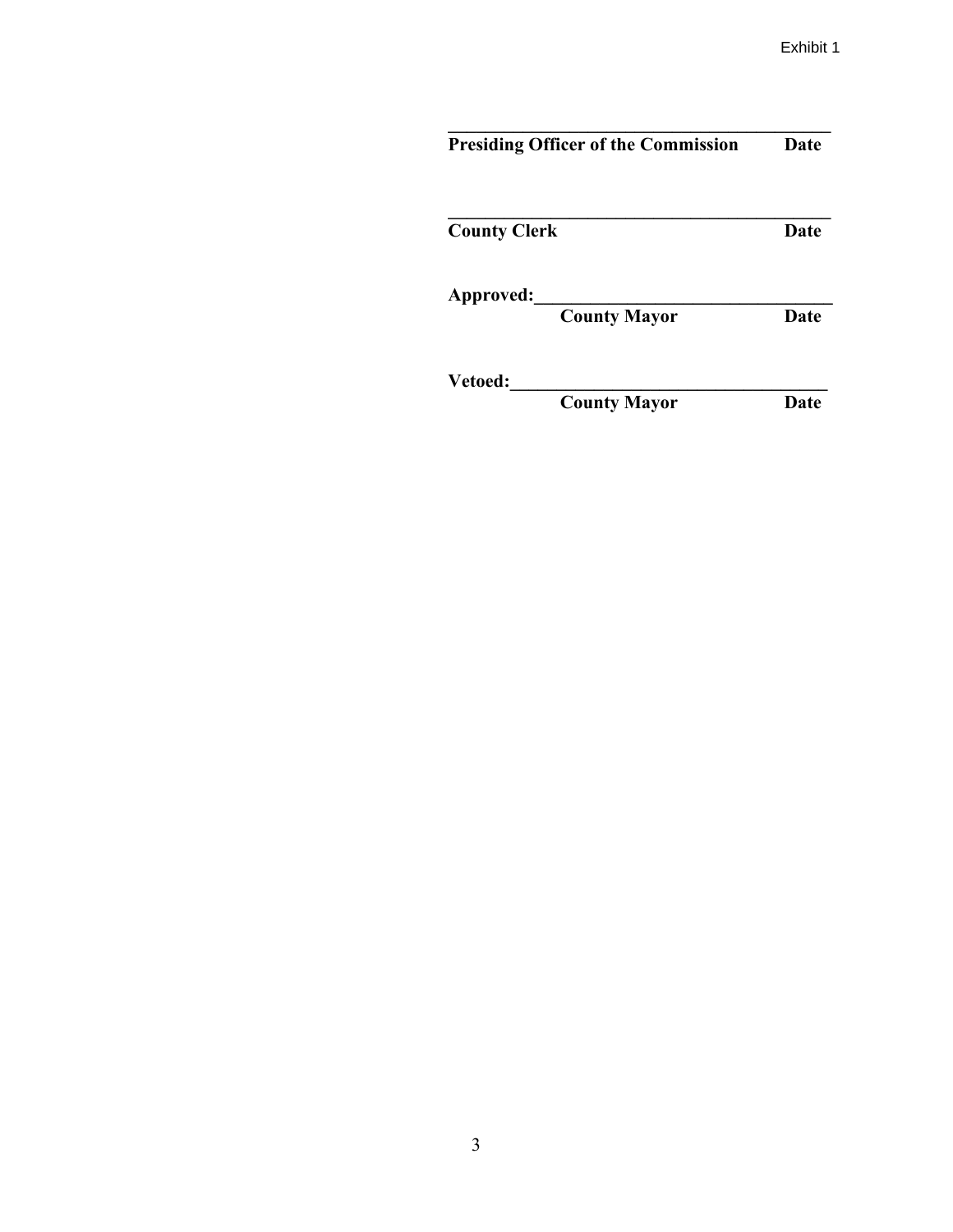### **MEMORANDUM**

# **TO: ANDREW DAVIS, POLICIES AND STRATEGIC PLANNING COORDINATOR**

# **FROM: DAVID BUUCK, KNOX COUNTY LAW DIRECTOR MIKE MOYERS, SENIOR DEPUTY LAW DIRECTOR**

**DATE: MAY 20, 2022**

### **RE: BZA JURISDICTION REGARDING "USES ON REVIEW" VS. "DEVELOPMENT PLANS"**

Recently the Mayor has proposed an Ordinance removing from the Board of Zoning Appeals (hereinafter, "BZA") the power to hear appeals from Knoxville-Knox County Planning (hereinafter "the Planning Commission") on uses on review. In discussions of the proposed Ordinance at the County Commission work session, it became clear that the concern which the Mayor seeks to address is appeals to the BZA of what are essentially subdivision concept plans. As will be detailed below, over time there has apparently been an unfortunate conflation of the terms "use on review" and "development plan" which has resulted in an assumption that the BZA has authority to hear appeals regarding both. As this Memo will conclude, this is not the case.

### **"USE AS OF RIGHT" vs. "USE ON REVIEW"**

To begin, we should first examine the question of "uses as of right" vs. "uses on review." For this purpose, we will take as an example the § 5.11, the RA zone, a very common residential zone within the County. §5.11.02 lists "Uses Permitted." These uses in an RA zone do not require any review or approval from any administrative body, so long as they meet the other general requirements of the code, such as setbacks, etc. These include houses, mobile homes, day care homes and others. In contrast, §5.11.03 lists "uses on review." These uses in the RA zone, including group homes, duplexes, golf courses and others, require review and approval by the Planning Commission before they may be permitted in the zone, pursuant to Article 4, §2 of the Zoning Code, "Development Standards for uses permitted on review."

It is important to note that with few exceptions, every zone in the Zoning Code has certain uses that are permitted as of right and uses that are permitted on review.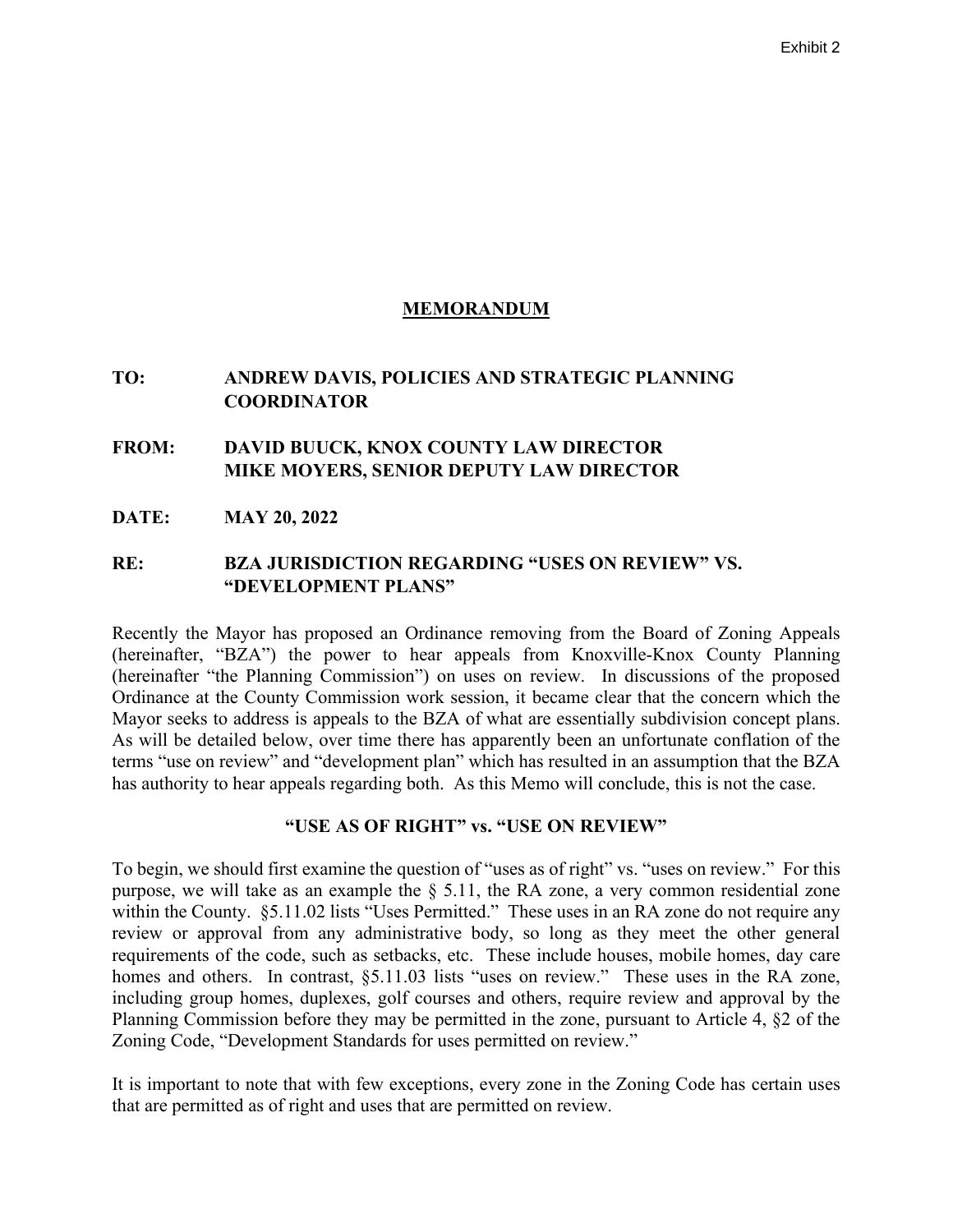### **"USES ON REVIEW" vs. "DEVELOPMENT PLANS"**

Making matters more complicated, Knox County has created certain zones that require Planning Commission review before any development is allowed within them. To illustrate, we will examine §5.13, the PR or "Planned Residential" zone, an increasingly common residential zone within Knox County. §5.13.15 (B) provides that:

No building permit shall be issued for the development of any property within a PR Planned Residential Zone until a written application for review and approval of **the development plan** (emphasis added) has been filed with the planning commission.

It is vital to point out here that within the PR zone, like most other zones in the Zoning Code, there are "permitted uses" (§5.13.02) and "uses permitted on review" (§5.13.03). Thus, we can see that within the PR zone, there are two kinds of review the Planning Commission may be engaged to consider: "uses permitted on review" and/or "development plans." This same situation may be found in other "planned zones" in Knox County, such as §5.34 "Shopping Center," §5.50 "Business and Technology Park," and §5.51 "Employment Center," among others. In these zones, building permits may not be issued until an application and **development plan** are submitted for review by the Planning Commission. Also, in most of these zones, some uses are permitted as of right, while others must be separately approved by the Planning Commission as a "use on review."

# **BZA AUTHORITY AND JURISDICTION**

The Board of Zoning Appeals is mandated by Tennessee statute in Chapter 7 of Title 13 regarding county zoning. Its powers are set forth at §13-7-109, to wit:

The board of appeals has the power to:

**(1)** Hear and decide appeals where it is alleged by the appellant that there is error in any order, requirement, decision or refusal made by the county building commissioner or any other administrative official in the carrying out or enforcement of any ordinance enacted pursuant to this part;

**(2)** Hear and decide, in accordance with the provisions of any such ordinance, requests for special exceptions or for interpretation of the map or for decisions upon other special questions upon which such board is authorized by any such ordinance to pass; and

**(3)** Where, by reason of exceptional narrowness, shallowness, or shape of a specific piece of property at the time of the enactment of the regulation or by reason of exceptional topographic conditions or other extraordinary and exceptional situation or condition of such piece of property, the strict application of any regulation enacted under such sections would result in peculiar and exceptional practical difficulties to or exceptional and undue hardship upon the owner of such property,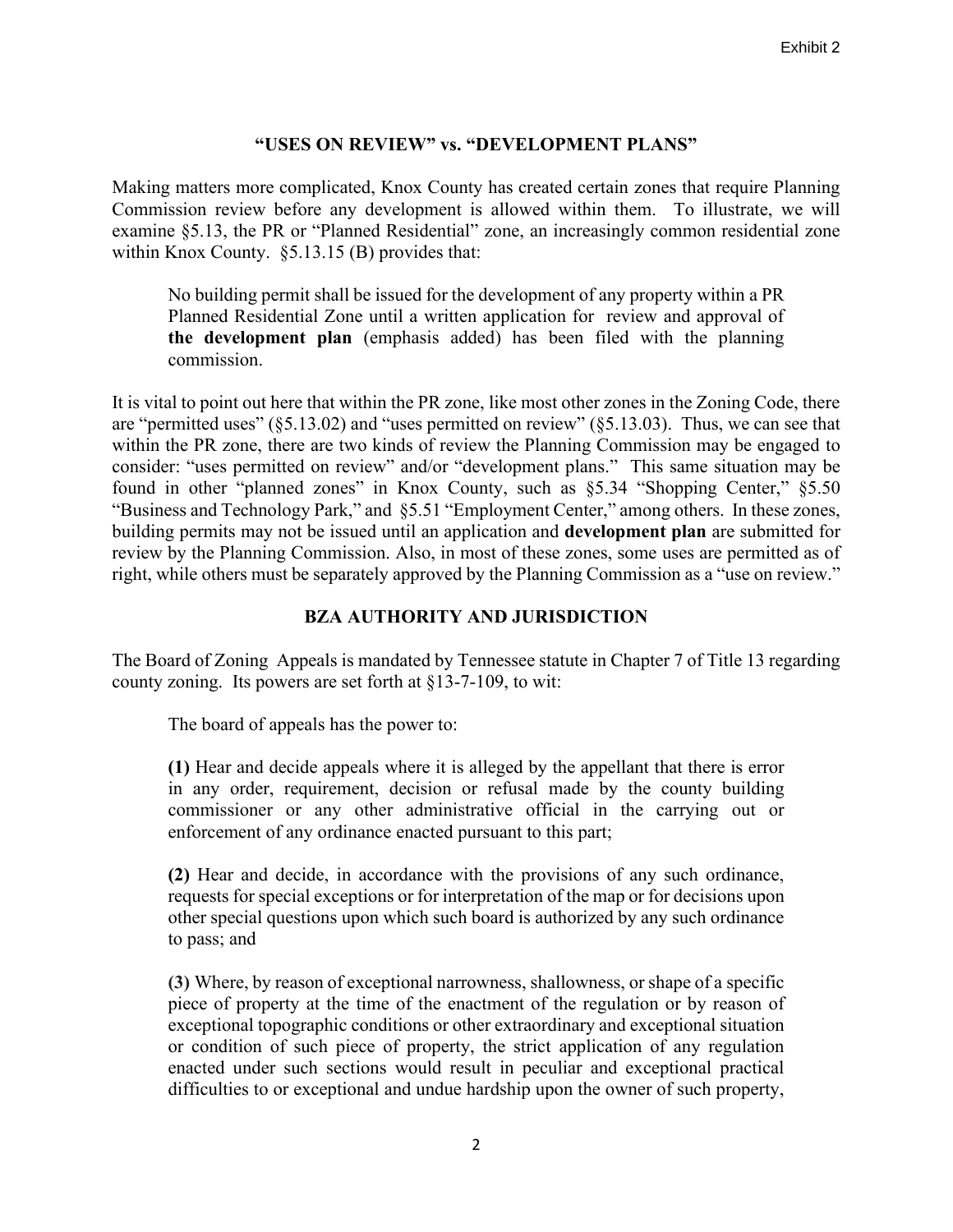authorize, upon an appeal relating to the property, a variance from such strict application so as to relieve such difficulties or hardship; provided, that such relief may be granted without substantial detriment to the public good and without substantially impairing the intent and purpose of the zone plan and zoning ordinances.

Tenn. Code Ann. § 13-7-109. These powers are reflected in the Knox County Zoning Code at §6.60.03, with an important addition: §6.60.03(C), which reads as follows:

C. To hear and decide in accordance with the provisions of Article 4 "Supplementary regulations," Section 2 "Development standards for uses permitted on review" and Article 6. "Administration, enforcement and interpretation," section 6.50, "Procedure for authorizing uses permitted on review" of this ordinance, appeals from the [planning commission] of decisions regarding **use-on-reviews."**

It is important to note that nowhere in this section is the BZA empowered to hear appeals of **development plans.** The BZA jurisdiction is limited to "uses-on-review."

Now turning to §6.50 "Procedure for authorizing uses permitted on review," we see in Paragraph 2 the following: "These **development plans and uses permitted on review** shall be reviewed by the planning commission and approved, approved with conditions or denied…" Turning to §6.50.06, "Approval or Denial," we read the following: "The planning commission may approve a development plan **or** use permitted on review where it can be shown that the proposed use is in harmony with the general purpose and intent of the zoning ordinance..."

Here, as with the various planned zones in the zoning ordinance, we see a distinction drawn between "development plans" and "uses permitted on review." Clearly, they are not contemplated to be the same thing. It is axiomatic in statutory construction that the legislature is presumed to have used its language purposefully and with intent, and that the words and language used means what they say. Here the drafters of the zoning ordinance purposefully and with intent drew a distinction between "development plans" and "uses on review."

Now let us turn to §6.50.07, "Board of Zoning Appeals review of action of commission." Here we find the following language:

Any person, firm or corporation aggrieved by any decision of the [planning commission] **relative to uses permitted on review** may petition the board of zoning appeals to consider the same.

Again, as we saw in §6.60.03(C), while the BZA is given authority to hear and decide appeals of Planning Commission decisions regarding uses on review, the ordinance is silent on BZA having any authority to review Planning Commission review of development plans. Under ordinary rules of statutory construction, this cannot be presumed to be an accident or oversight. We must presume that the drafters of the Ordinance intended that the BZA have the right to review one type of Planning Commission action and not the other.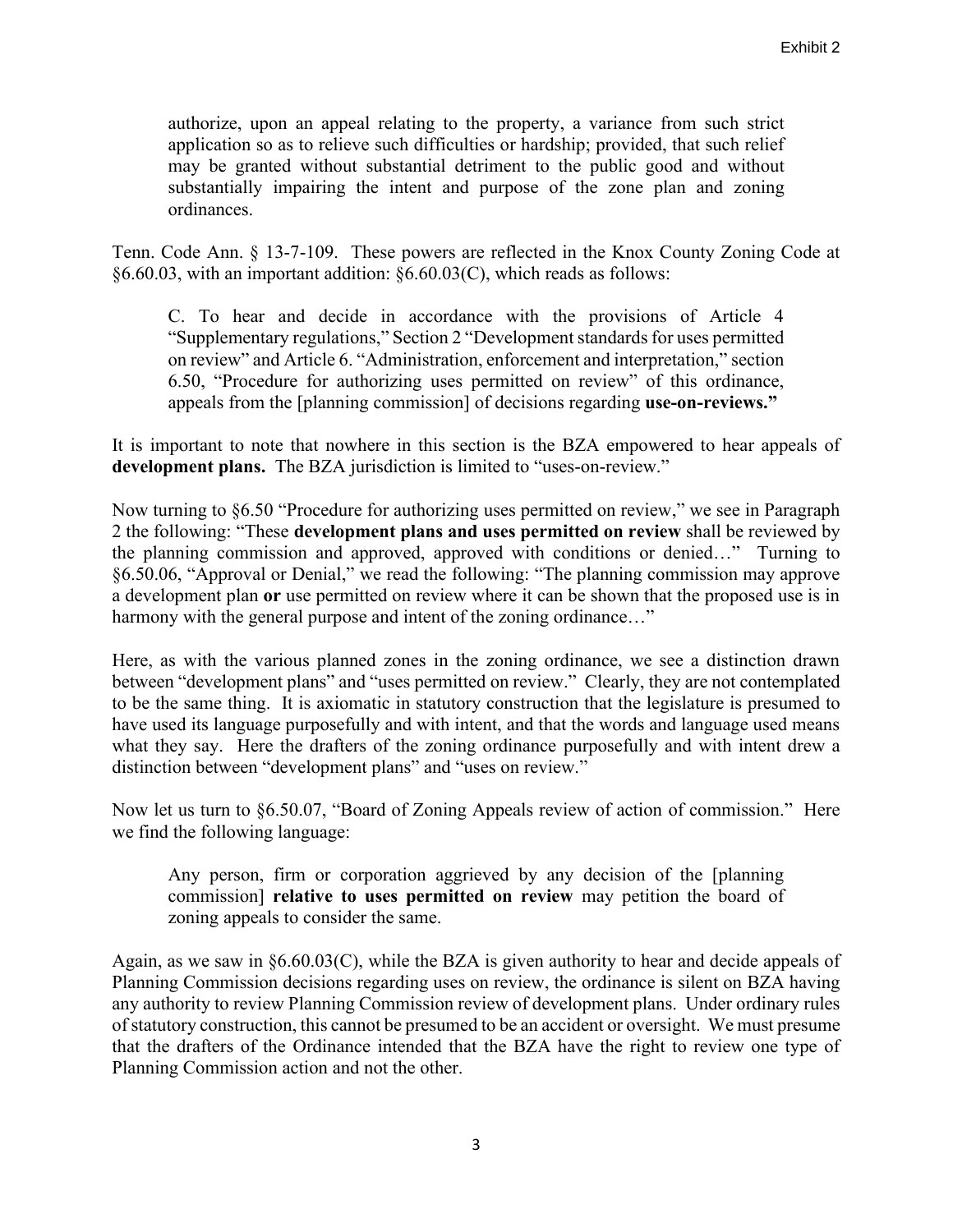# **COUNTY COMMISSION REVIEW**

As a side matter, the proposed ordinance also would repeal the provisions of §6.40.01 through .03, which purport to grant appellate power to the County Commission. The relevant language of this section is as follows:

Any person, firm or corporation aggrieved by any decision of the [planning commission] that would not normally be considered by the county commission may petition the county commission to consider the same.

Importantly, and unlike the language regarding the BZA, no distinction is drawn in this section between uses on review and development plans; the language appears broad enough to allow the Commission to consider appeals of ANY action by the Planning Commission insofar as it falls within the ambit of the zoning ordinance.

In 1990, the Tennessee Court of Appeals decided the case of *Browning-Ferris Industries, Inc. v. Board of Commissioners*, 806 S.W.2d 181. In that case, the Court of Appeals found that the Knox County Commission had no statutory authority to reserve to itself appellate powers over decisions of the Planning Commission. This case was decided in 1990, just as the County Charter was going into effect, and it is unclear whether the change in status of Knox County to a home rule county would result in a different outcome.

Nonetheless, if the Commission wishes to foreclose the possibility that it would be called upon to hear appeals of uses on review and/or development plans, the language of §6.40.01-.03 should be deleted as contemplated in the proposed ordinance.

### **CONCLUSION**

It would appear that over the years the distinction between uses on review and development plans has been ignored or glossed over, so that it has been presumed that BZA has appellate authority over both. As the above careful reading of the actual ordinance language demonstrates, this is simply not the case. BZA has authority to hear appeals of Planning Commission action of uses on review. These uses are set forth in Article 4, "Supplemental Regulations," Section 2, "Performance Standards for uses permitted on review," and within the "uses permitted on review" sections of the various zones within the zoning ordinance. The BZA does NOT have authority to review development plans, which would include any review of plans submitted within planned zones like PR outside of the review of specific uses within those zones that are denominated as "uses permitted on review."

Thus, to the extent that the proposed ordinance which would remove from BZA the authority to hear use on review appeals is designed to streamline the process of developing residential subdivisions within Knox County, it is unnecessary, as the current language of the subdivision regulations, properly read, does not give to the BZA the authority to review subdivision development plans. Any appeal of such development plans would be to a court of competent jurisdiction under current law.